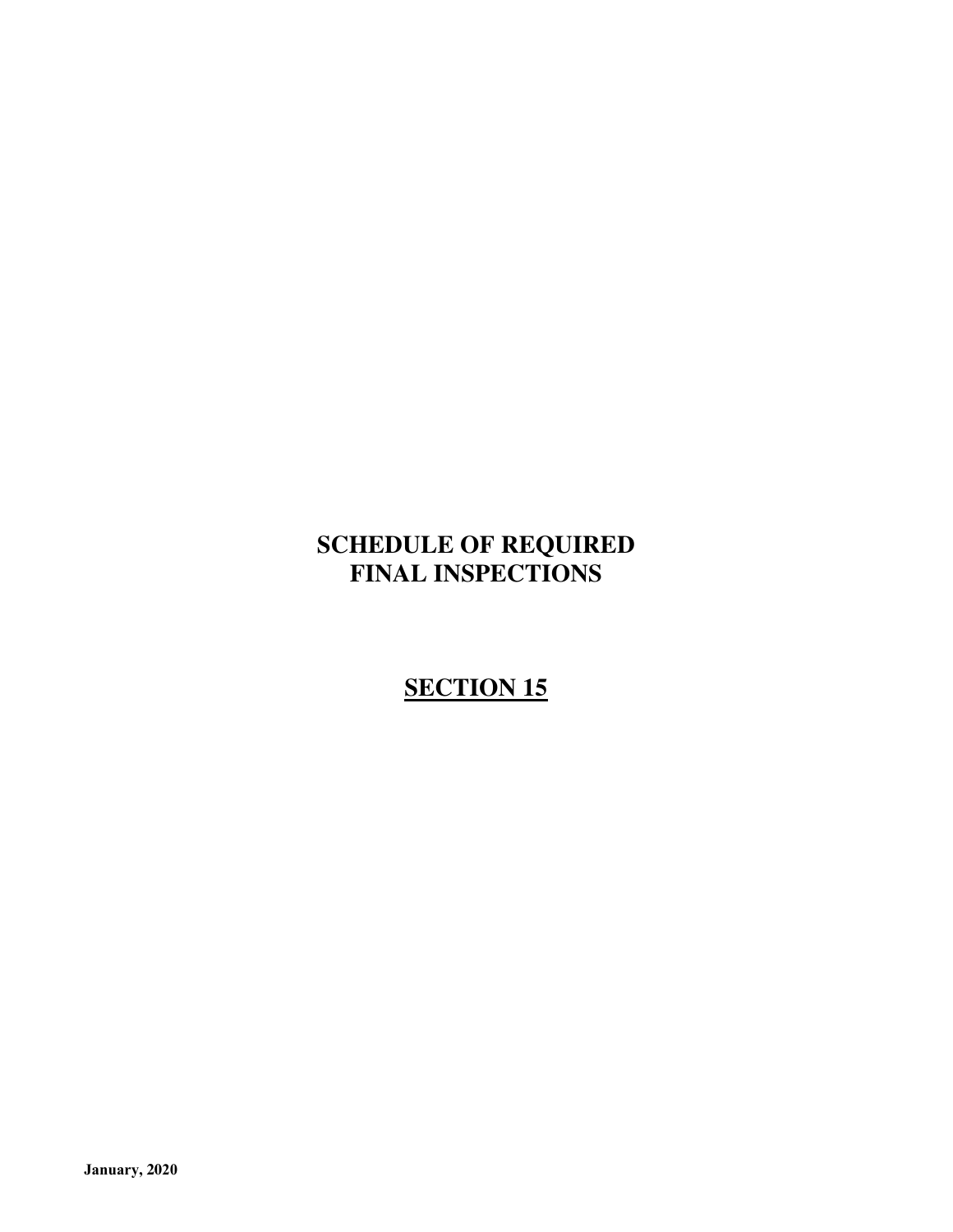# **SCHEDULE OF REQUIRED FINAL INSPECTIONS**

A representative of the utility/street contractor must be present for all formal inspections to expose all structures for the City Public Works Department. The following inspections must be completed prior to requesting final acceptance of the utility and street improvements.

#### 1. SANITARY SEWER

#### A. INSPECTIONS REQUIRED BEFORE SERVICE LINE HOOKUPS.

1…Air testing and lamping shall be performed after all utilities have been installed by Contractor and before base bituminous paving. All tests shall be witnessed by Project Representatives and a representative of City's Public Works Department.

2…Mandrel testing follows item number 1 and a minimum of 30 days after all utilities have been installed.

3…Televising shall be completed upon completion of all utility and base course street construction. Contractor shall provide the City of Lakeville a copy of the televising on a CD-Rom/DVD within 5 working days for review.

4…Complete all MnOPS requirements per Section 9 of City of Lakeville's Specification.

5…Punch list of any required corrective work is given to Developer's Engineer, Developer and Contractor.

6…After completion of punch list items, corrective work is reinspected by Project Representative and representative of City Public Works Department.

#### B. FINAL ACCEPTANCE INSPECTION.

1…Performed 24 hours minimum after completion of manhole castings and gate valve adjustments and before placing wear course bituminous by Project Representative and representation of City Public Works Department.

2…Punch list of any required corrective work is given to Developer's Engineer, Developer and Contractor.

3…After completion of punch list items, corrective work is reinspected by Project Representative and representative of City Public Works Department.

4…Pave wear course bituminous and complete any corrective work that occurs during paving operations.

# C. MAINTENANCE BOND INSPECTIONS.

1…All utilities and street construction shall be inspected by Project Representative and City Public Works Department before maintenance bond expires.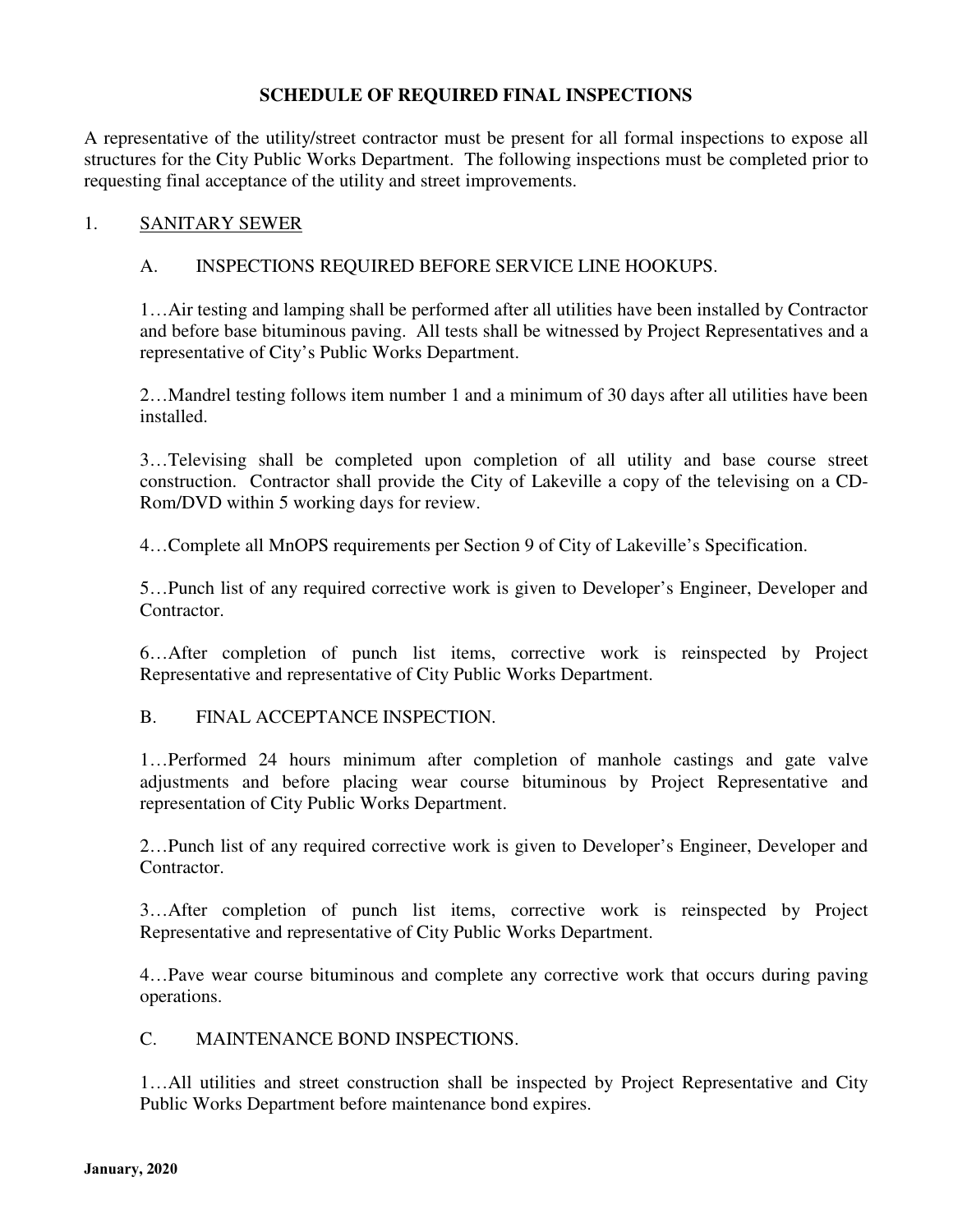2…Punch list of any corrective work is given to Developer's Engineer, Developer and Contractor.

3…After completion of punch list items, correction work is reinspected by Project Representative and representative of City Public Works Department.

4…Final Acceptance of project.

#### 2. WATERMAIN

# A. INSPECTIONS REQUIRED BEFORE SERVICE LINE HOOKUPS.

1…Pressure Test. Performed after all utilities have been installed and before base bituminous paving. All mainline valves to be tested against.

2…Electrical Conductivity Test. Performed on all iron pipe watermains within 7 days of satisfactory completion of the pressure test.

3…Watermain Bacteriologic Quality Test. Performed after base course bituminous paving on the completed watermain after final flushing and before being placed in service.

# B. FINAL ACCEPTANCE INSPECTION:

1…Performed 24 hours minimum after completion of manhole castings and gate valve adjustments and before placing wear course bituminous by Project Representative and representation of City Public Works Department.

2…Punch list of any required corrective work is given to Developer's Engineer, Developer and Contractor.

3…After completion of punch list items, corrective work is reinspected by Project Representative and representative of City Public Works Department.

4…Pave wear course bituminous and complete any corrective work that occurs during paving operations.

#### C. MAINTENANCE BOND INSPECTIONS.

1…All utilities and street construction shall be inspected by Project Representative and City Public Works Department before maintenance bond expires.

2…Punch list of any corrective work is given to Developer's Engineer, Developer and Contractor.

3…After completion of punch list items, correction work is reinspected by Project Representative and representative of City Public Works Department.

4…Final Acceptance of project.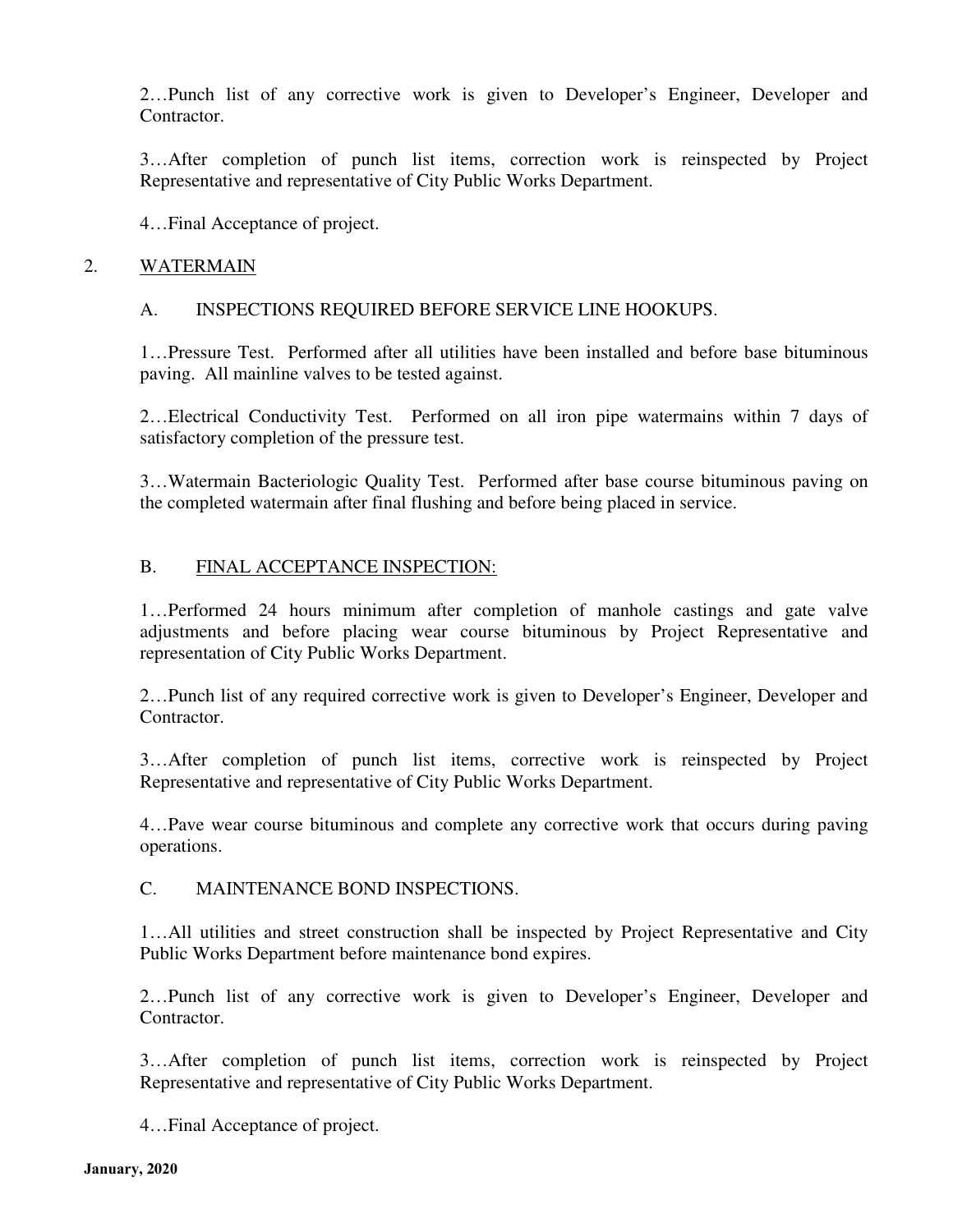# 3. STORM SEWER

# A. INITIAL INSPECTION AND LAMPING OF STORM SEWER:

1…Sump structures must be cleaned by the Developer (Contractor) any time they become filled with sediments or debris until final acceptance of streets and utilities.

2…All storm sewer must be lamped and inspected prior to placement of bituminous wearcourse.

3…Sumps must be checked and cleaned prior to final inspection.

# B. FINAL INSPECTION OF STORM SEWER:

1…Performed after completion of street construction including final grading and restoration of boulevards, ponding areas and drainage swales. Inspection completed with Contractor's representative, project representative and City's Engineering Department.

2…All sumps shall be pumped down and cleaned prior to final inspection and prior to final acceptance.

3…Punch list is given to the Developer's Engineer, Developer and Contractor.

4…Upon notification of completion of the punch list items, the project is reinspected by project representative and representative of City's Engineering Department.

#### C. MAINTENANCE BOND INSPECTIONS.

1…All utilities and street construction shall be inspected by Project Representative and City Public Works Department before maintenance bond expires.

2…Punch list of any corrective work is given to Developer's Engineer, Developer and Contractor.

3…After completion of punch list items, correction work is reinspected by Project Representative and representative of City Public Works Department.

4…Final Acceptance of project.

#### 4. STREETS

#### A FINAL MAINTENANCE INSPECTION OF STREETS:

1…Performed after completion of all street construction, final adjustments on all manholes, gate valves and draintile cleanouts, all concrete curb & gutter/concrete walk repair, including final grading and restoration of boulevards, ponding areas and drainage swales, by Project Representative and representative of City Engineering Department.